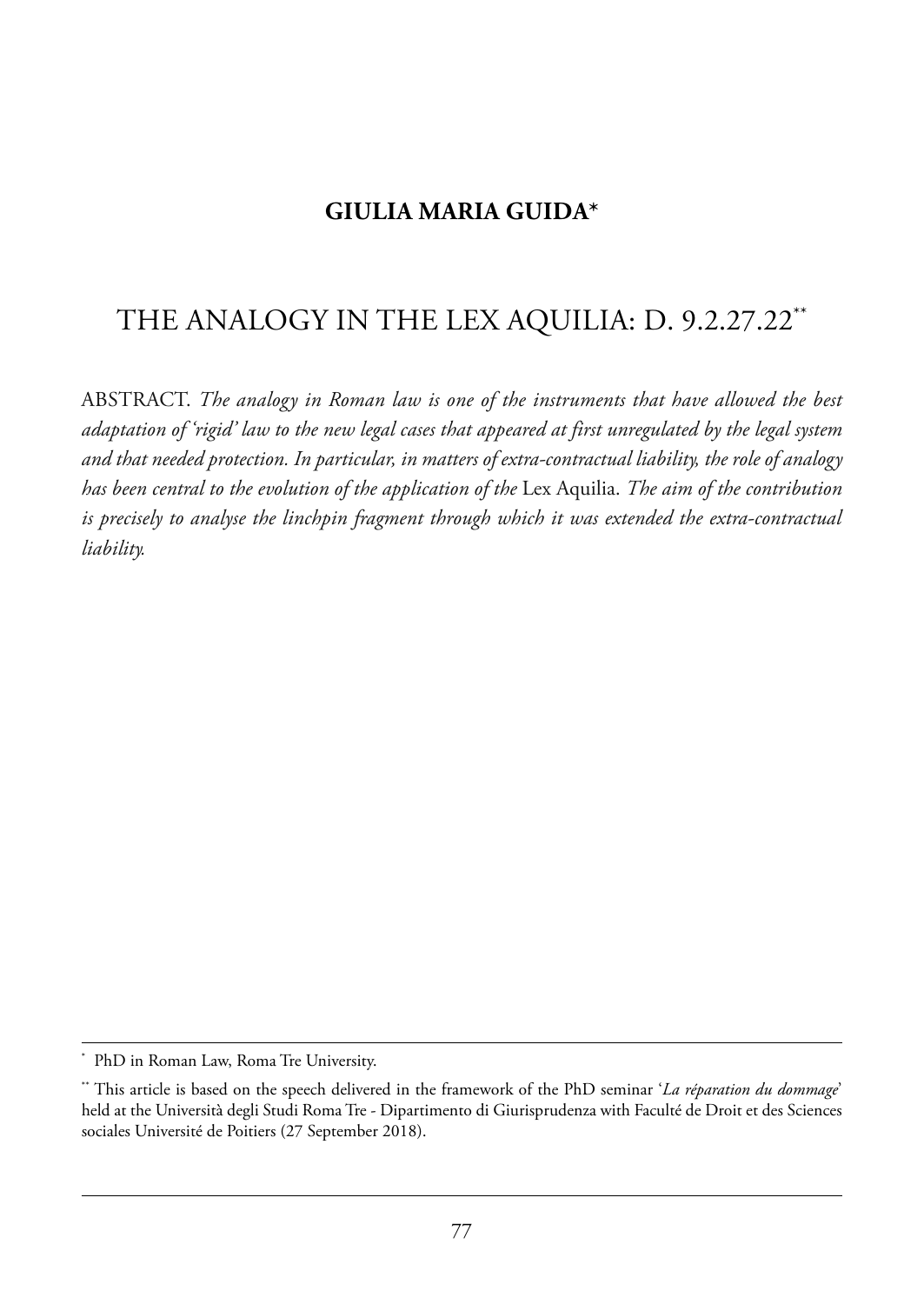The brief reflections made in this paper focus on the extra contractual liability, a broad topic that has become central in legal reflection. I will focus, in particular, on a text by the jurist Ulpiano, reporting a response of the jurist Bruto, on the subject of *Lex Aquilia*, <sup>1</sup> which strongly contributed to developing and extending the field of enforcement of this type of responsibility in the Roman legal system through the instrument of analogy.2

In D.9.2.27.22, in fact, an applicative criterion has been developed, the result of a new approach in the treatment of typical behaviour subject to liability as well as in the identification of the different kinds of goods subject to protection. in this way, protection has been extended to cases not directly covered by the legal text, but no less deserving of protection provided by judicial reflection.

In order to frame the context in which Bruto's thought must be placed, as reported by Ulpiano, which we will shortly be examining, it is first useful to remember that the content of the Aquilia Law concerned cases of damage<sup>3</sup> (or killing) supported by *iniuria*.<sup>4</sup> This *lex* was structured in three parts: (i) the first one dealt with the subject found guilty of unjustly killing (use of the verb '*occidere*') a slave or an animal belonging

<sup>1</sup> B. alBanese, *Studi sulla legge Aquilia*, in *Aupa*, XXi, 1950, p. 5 *et seq*.; C.a. Cannata, *Sul testo della* lex aquilia *e la sua portata originaria*, in *Scritti scelti di diritto romano*, ii, edited by l. VaCCa, torino, 2012, p. 173 *et seq*.; f.m. de roBertis, damnum iniuria datum. *Extra-contractual liability in Roman law, with particular regard to the* lex aquilia de damno, Bari, 2002, *passim*; G. Valditara, damnum iniuria datum, turin, 1996, p. 5 *et seq.*; l. desanti, *La Legge Aquilia. Tra* verba legis *e interpretazione giurisprudenziale*, turin, 2015, p. 39; a. CorBino, *Il danno qualificato e la* lex aquilia, padova, 2008, p. 102; f. musumeCi, *"*Quasi ruperit*", "*Quasi rupto*"*, in *Studi in onore di A. Metro*, iV, milano, 2010, p. 358 *et seq.*

<sup>2</sup> For further information on the theme of analogy: E. BETTI, *Forma e sostanza della* interpretatio prudentium, milan, 1951, *passim*; ead, *Interpretazione della legge e degli atti giuridici*, milan, 1949, *passim*; n. BoBBio, voce *Analogia*, in *Noviss. dig. it.*, i, turin, 1957, p. 601 *et seq*.; e. melandri, *La linea e il circolo. Studio logico-filosofico sull'analogia*, macerata, 2005, p. 9 *et seq*.; a. mantello, *L'analogia nei giuristi tardo repubblicani e augustei. Implicazioni dialetticoretoriche e impieghi tecnici*, in *Il ragionamento analogico. Profili storico-giuridici (Convegno. Como, 17-18 novembre 2006)*, edited by C. storti, napoli, 2010, p. 3 *et seq*.; l. VaCCa, *Metodo casistico e sistema prudenziale*, padova, 2006, p. 39 *et seq.*; ead., *Diritto giurisprudenziale romano e scienza giuridica europea*, torino, 2017, p. 167 *et seq.*

<sup>3</sup> G. Valditara, *Sulle origini del concetto di* damnum, torino, 1998, 71; a.d. manfredini, *Contributi allo studio dell'*iniuria *in età repubblicana*, milano, 1977, p. 47 nt. 88.

<sup>4</sup> B. Beinart, *The relationship of* iniuria *and* culpa *in the* lex aquilia, in *Studi in onore di V. Arangio-Ruiz*, i, edited by m. lauria, napoli, 1953, pp. 279-303; s. sChipani, *Responsabilità* ex lege aquilia. *Criteri di imputazione e problemi della* culpa, Torino, 1969, pp. 51-86.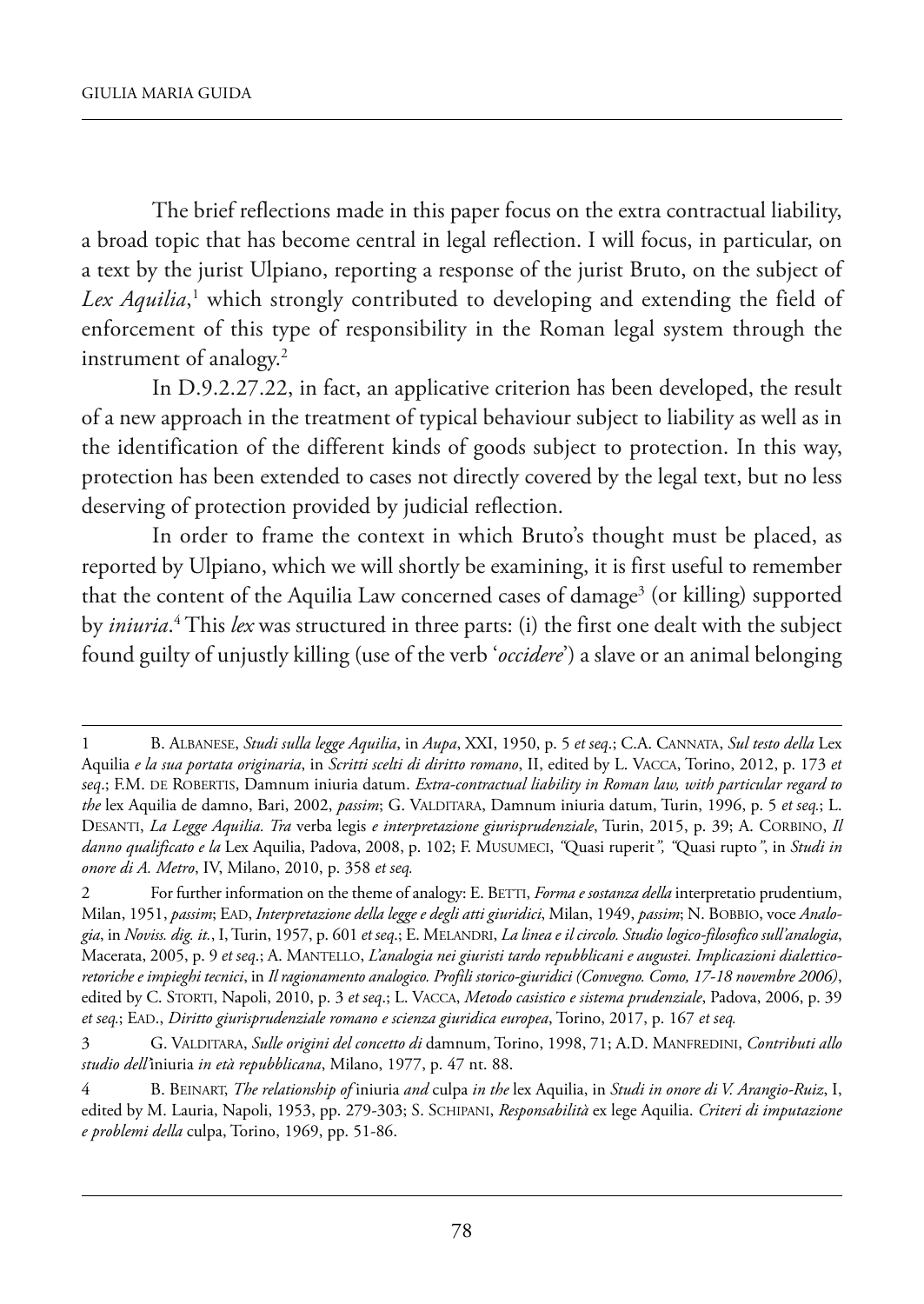to someone's herd, who was condemned to repay the respective owner the maximum value that the slave or the animal had reached during the same year in which the fact was committed; (ii) the second part provided, instead, for an action against the *adstipulator*, who, in fraud against the main *stipulans*, had a credit for a certain amount in its book of accounts; (iii) the third part, finally, concerns all the other cases of damage, including those unjustly caused to inanimate things, whose penalty provided that the damaging individual should be ordered to pay the same amount of the value of the *res*, determined not by the maximum quotation of that year but by the value of the *res* in the thirty days preceding the event of damage.<sup>5</sup>

As we have already mentioned, the *Lex Aquilia* concerned the repression of the *damnum iniuria datum*: <sup>6</sup> both the first and the third chapter,7 in fact, focus on the *iniuria*, that is, they are related to the consequences of a behaviour not supported by a legally relevant justification.

The cases in question therefore determined the different methods for quantifying damages resulting from an injury to the individual property.

This fragment, which we will shortly analyze, therefore extends the protection to cases which would not otherwise have led to the restoration of the injury suffered.

It should be noted, in this regard, that it is from the original notion of Aquilian damage that the fundamental institution of compensable damage has developed, over time, up to the present day, which has also included kinds of damage other than just the financial one. In other words, the fortune of the configuration of the Aquilian damage, from the beginning, lies in its openness and thus in its interpretability, in an almost always extensive sense.

The mentioned fragment uses the extensive method in matters of noncontractual liability and this is testified by Ulpian, who reports a response of Brutus

<sup>5</sup> G. lonGo, *Appunti esegetici e note critiche in tema di* lex aquilia, in *Ricerche romanistiche*, milano, 1966, p. 713 *et seq.*

<sup>6</sup> C.a. Cannata, *Per una storia della scienza giuridica europea*, i, torino, 1997, p. 212; m.f. Cursi, *Danno e responsabilità extracontrattuale nella storia del diritto privato*, napoli, 2010, *passim*; i. piro, damnum corpore suo dare rem corpore possidere. *L'oggettiva riferibilità del comportamento lesivo e della* possessio *nella riflessione e nel linguaggio dei giuristi romani*, Napoli, 2004, p. 188.

SCHIPANI, Responsabilità ex lege Aquilia, cit., p. 47.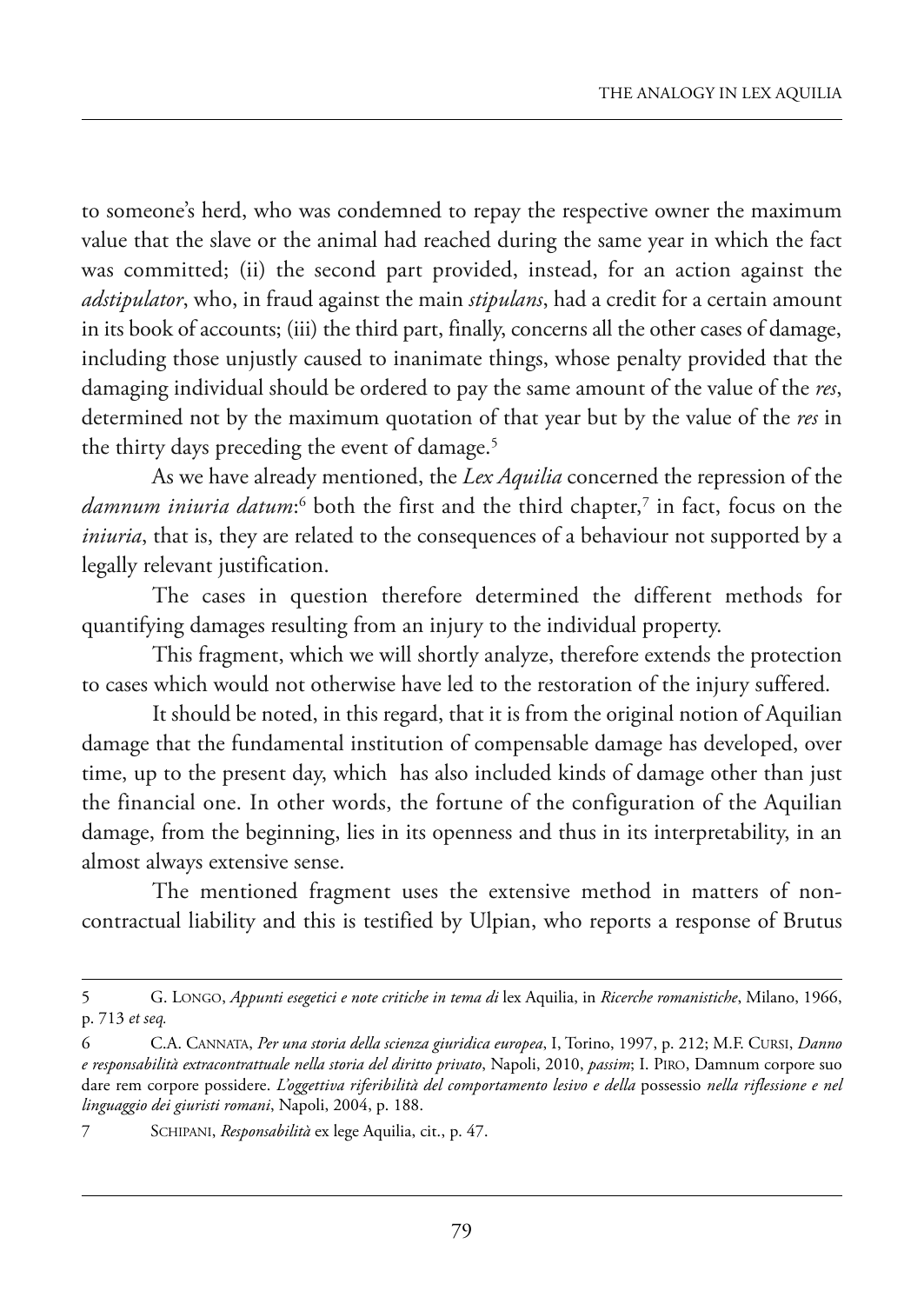(2<sup>nd</sup> century BC). In this case it can be clearly seen how an anti-legal situation in itself would risk going 'unpunished' if the instrument of analogy were not used, thus guaranteeing protection to those who suffer the damage:

d. 9.2.27.22-23 *(Ulp. XVIII ad ed.)*: *Si mulier pugno vel equa ictu a te percussa eiecerit, Brutus ait Aquilia teneri quasi rupto <fetu>. And if you mulum plus iusto oneraverit and aliquid members ruperit, Aquiliae locum fore*.

In this case, in fact, the jurist Brutus says that, if a woman is beaten with a fist or a mare struck with a blow, expelling the fetus would represent, according to the *lex Aquilia*, a *ruptio* against the mother or the mare.

The solution granted appears to have been adopted in analogy to the action available on the basis of the Aquilia law, in the case a mule, loaded more than necessary, should have a limb broken, as witnessed by the exegesis of paragraph 23 of the fragment.<sup>8</sup>

The problem of interpretation arose from the circumstance that the *foetus*, in itself and for itself, was not included among the "goods" (slaves and cattle) considered for the purposes of the application of Chapter One of the Law in cases where the event of death occurred. Nevertheless, as Brutus pointed out, the phenomenon of *ruptio*<sup>9</sup> is, however, the result of an individual activity that determines harmful consequences although variable: foetal death in the case of the slave and the mare and instead a broken limb in the case of the mule. in addition, it should be considered that the phrase '*quasi rupto*' would require either a male noun or a neutral noun and is therefore not directly referable to the *mulier* or to the *equa* assuming the probable omission of the term *fetu*.

*Fetu* is taken into account as part of the female and therefore treated as if referring to a limb fracture.

<sup>8</sup> p. Ziliotto, *L'imputazione del danno aquiliano tra* iniuria *e* damnum corpore datum, padova, 2000, p. 57 *et seq*.; G. maCCormaCk, *Aquilian studies*, in *SDHI*, Xli, 1975, pp. 1-78; id., *On the third chapter of the* lex aquilia, in *The Irish Jurist*, V, 1970, pp. 164-178.

<sup>9</sup> a. BiGnardi, frangere *e* rumpere *nel lessico normativo e nella* interpretatio prudentium, in aa. VV., *Nozione, formazione e interpretazione del diritto: dall'età romana alle esperienze moderne. Ricerche dedicate al Prof. F. Gallo*, i, napoli, 1997, p. 54 *et seq.*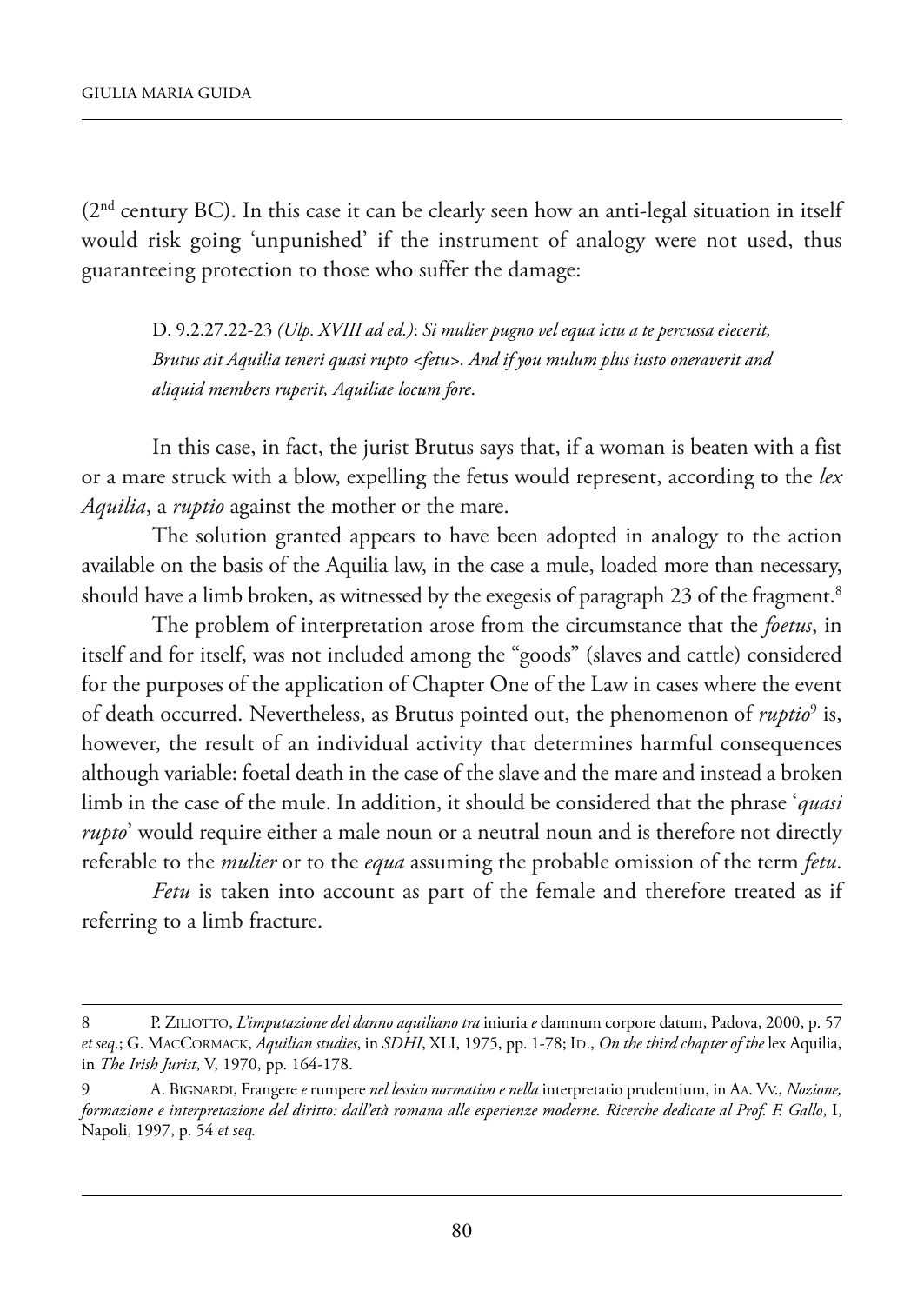In this case, in order to guarantee a more equitable result, the protection provided by the third chapter is used for cases of damages also to inanimate things (*ceterae res*) while the foetus, as not being an autonomous individual or animal, at least until birth, is considered as a member of the mare and the slave.

the foetus is thus considered both a part of the *pecus* and an identifiable entity and therefore subject to *ruptum* as an identifiable 'thing'. At the time of the economic evaluation it will be possible, therefore, to measure the incidence that the loss of the *fetus* has had on the value of the *pecus*.

from these considerations, for which i feel like agreeing to the view given by an influential part of the doctrine, $10$ , we come to the conclusion of the response that, despite the failure in recognizing the full value of the slave or animal, allows to subject the damaging party to the action provided by the *lex Aquilia* and to condemn it to a penalty equal to the loss produced to the goods. in my opinion, this appears to be the closest interpretation of the text, «in which the blow (*pugnus vel ictus*) and the abortion (*si eiecerit*) of the female (*mulier vel equa*) struck (*a te percussa*) are respectively identified as a harmful fact (cause) and effect (damage)».<sup>11</sup> The phenomenon comes therefore in consideration like an element of the event that concerns the female.

In this regard, it is useful to focus the attention on the meaning of the verb *rumpere*, which is one of the verbs used in the third section of the *Lex Aquilia* to indicate a harmful behaviour.

The importance of this response lies also in the fact that from that moment on the verb *rumpere,* in the general sense of *corrumpere*, as confirmed by a response of Quinto Mucio<sup>12</sup> (1<sup>st</sup> century BC), was used as a general interpretative principle whereby

<sup>10</sup> C.a. Cannata, *Sul testo della* lex aquilia *e la sua portata originaria*, in *Scritti scelti di diritto romano, II*, edited by L. Vacca, Torino, 2012, p. 173 et seq.; L. DESANTI, *La Legge Aquilia. Tra* verba legis e interpretazione *giurisprudenziale*, torino, 2015, p. 39.

<sup>11</sup> Cannata, *Sul testo*, cit., p. 173.

<sup>12</sup> d. 9.2.39 pr.: *Quintus Mucius scribit: equa cum in alieno pasceretur, in cogendo quod praegnas erat eiecit: quaerebatur, dominus eius possetne cum eo qui coegisset lege Aquilia agere, quia equam in iciendo ruperat. If you wish to consult other people, please contact us.* about this fragment: B. alBanese, *Studi sulla legge Aquilia*, in *AUPA*, XXi, 1950, Palermo, pp. 5-349; K. Visky, *La responsabilité dans le droit romain à la fin de la Republique*, in *RIDA*, III, 1949, pp. 437-484.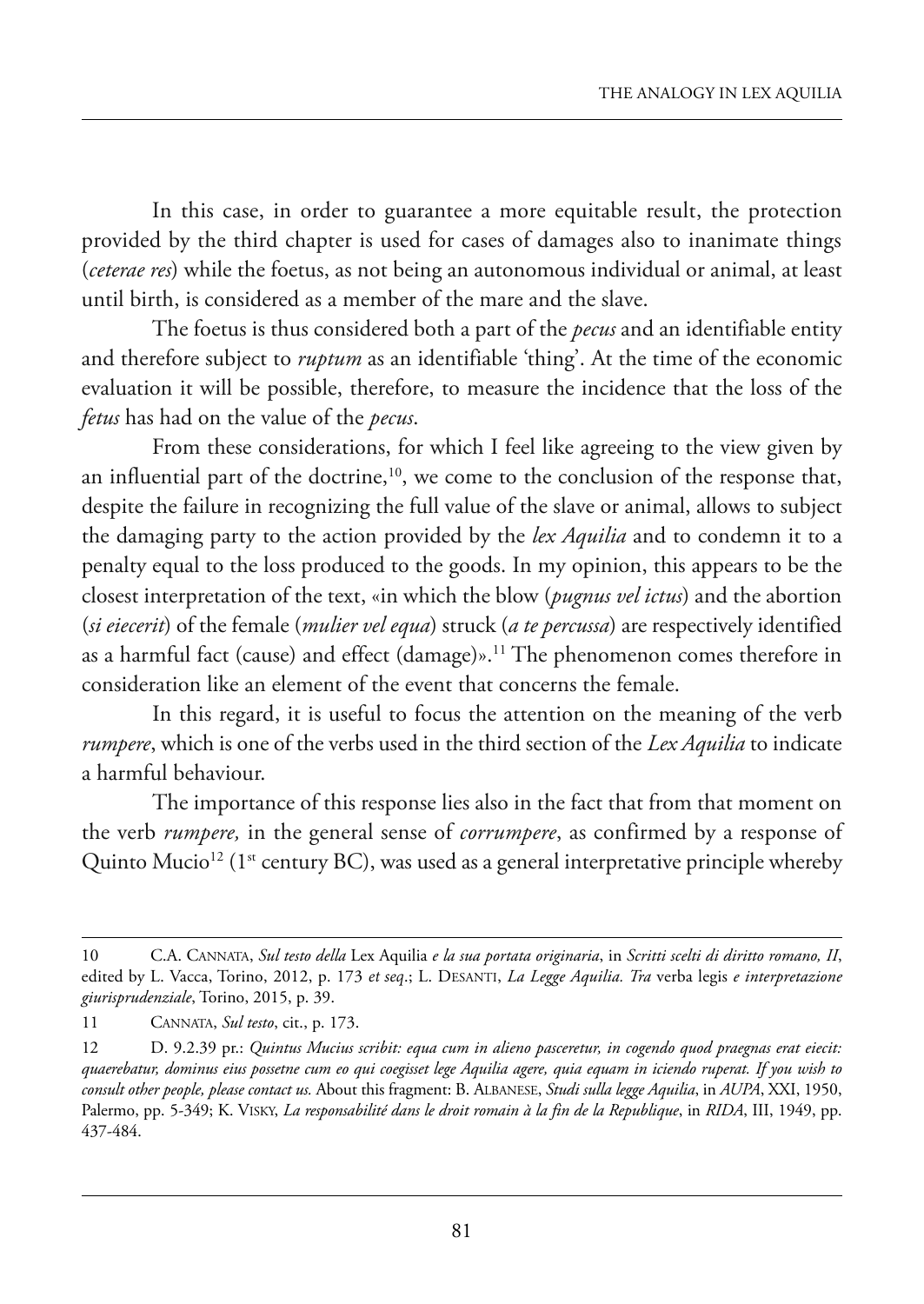non-destructive damage could all be included in the third chapter as *corruptiones* and sanctioned on the basis of the damage produced.<sup>13</sup>

Moreover, following the reconstruction made by Lenel in his Palingenesi, it is possible to refer to another passage of the Digesto, always reported by Ulpiano, in which it is maintained that almost all the *veteres*, identified with the jurists of the Republican age, intended the verb *rumpere* in the sense of *corrumpere*: 14

D. 9.2.27.13: *Inquit lex "ruperit". Rupisse verbum fere omnes veteres sic intellexerunt "corruperit".*

from the palingenesi we can see how this fragment is placed before the response given by Brutus, as demonstrated by the fact that Ulpian, after having clarified in advance in § 13 that the Aquilian *rumpere* was intended in the sense of *corrumpere*, maintains this consideration also in the following paragraphs. it follows that it was now peaceful for him to be considered as the real point of reference for the application of the third section of the *Lex Aquilia*. 15

moreover, the extensive reading of the sources of *rumpere* as *corrumpere* is testified in several fragments including a response provided by Celsus,<sup>16</sup> and reported by Ulpian, who equates the act of adulterating the wine with a damage punishable by the action of the Aquila Law.

what is also fundamental is the confirmation that comes from the *Insitutiones* of Gaius (jurist of the second century A.D.) who in step  $3.217^{17}$  shows us how the

<sup>13</sup> A. CORBINO, *Il danno qualificato e la* Lex Aquilia, Padova, 2008, 102.

<sup>14</sup> s. Galeotti, *Ricerche sulla nozione di* damunm. *Il danno nel diritto romano tra semantica e interpretazione*, I, Napoli, 2015, p. 20.

<sup>15</sup> f. musumeCi, *"*Quasi ruperit*", "*Quasi rupto*"*, in *Studi in onore di A. Metro*, iV, milano, p. 358 *et seq.*

<sup>16</sup> d. 9.2.27.15 (*Ulp. XVIII ad ed.*): *Cum eo plane, qui vinum spurcavit vel effudit vel acetum fecit vel alio modo vitiavit, agi posse Aquilia Celsus ait, quia etiam effusum et acetum factum corrupti appellatione continentur.* about this fragment: E. FRAENKEL, Rupti appellatio, in *ZSS*, LXVII, 1950, pp. 612-614.

<sup>17</sup> Gai. 3.217: *Capite tertio de omni cetero damno cauetur. itaque si quis seruum uel eam quadrupedem, quae pecudum numero est, uulnerauerit siue eam quadrupedem, quae pecudum numero non est, uelut canem, aut feram bestiam, uelut ursum, leonem, uulnerauerit uel occiderit, hoc capite actio constituitur. in ceteris quoque animalibus, item in omnibus*